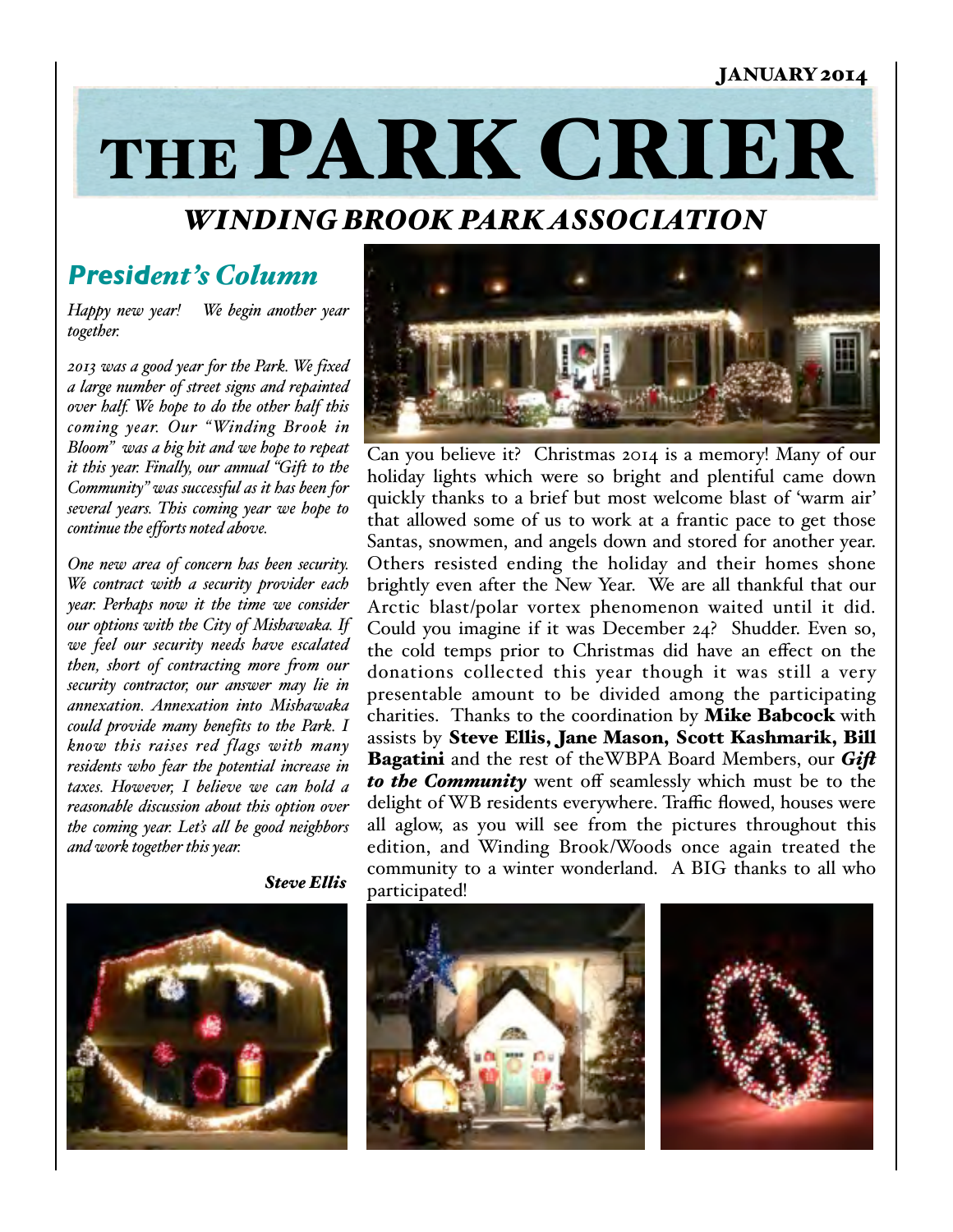

#### **LAUREN DUNBAR**

#### WBPA Board Member

#### Years on Board: 2

Family: Husband, Josh Higgenbotham

#### Lived in WB: 27 years

Occupation: Assistant Director, Reunion Giving at Notre Dame

On the Board: to continue residents.

**I** like living in WB because: from 54689-54763 I have grown up here and have always appreciated the friendliness and dedication of and supportive community.

Hobbies: Reading

# **WBPA Board**

*Steve Ellis, President Jane Mason, Vice President Michelle Lacay, Secretary Bill Bagatini, Treasurer Laurel Eslinger, Crier Editor*

**Mike Babcock-Susan Bennett**

**Mary Lou Cressy-Lauren Dunbar-Scott Kashmarik-**

**-Tara Reilly-Jen Simier-**

# **WBPA Annual Meeting**

The annual Association meeting to elect new Board members and to vote on the revised by-laws will be held January 15th at Honkers Restaurant on Day Road. All residents in good standing with the Association (dues paid up) are considered voting members. The revised bylaws are available on the web site. If you would like a copy, please contact any Board member for one. Please plan to attend the annual Association meeting and add your voice to your neighbors'.

## **WBPA Board Nominees**

In January, at the Annual WBPA Meeting, nominees will be presented for Board positions. One nominee who was not included in the last Crier along with Brian Coffman and Tammy Emery is Chris Peregrine.

For the past two years, Chris has lived on Robin Lane with his wife and two children, a son and a daughter. He is the owner of a plastic recycling / reprocessing facility in Plymouth called CJ Poly. Chris says he likes living here because it is a neighborhood and feels there are many subdivisions but few real neighborhoods.

# the strong sense of community  $\bf New \, Block \, Chapters$

that WB has always offered its Joining our seasoned Block Captains are :

Laura Brandenburg- covers 1/2 of Winding Brook

Christine Peregrine- Baintree, Bonnet Hill Trail, Robin Lane, and Rustic Terrace

the WB neighbors. It is a kind **Thank you for your generosity to our** community!

> Block Captains needed for Donnybrook and Luminaire Ct and part of Old Bedford. Please contact **Tara Reilly,**  $257-4952$ , if you can help.

## The **WBPA Annual Meeting**

will be held

Wednesday, **January 15**,

7:00pm

Honkers Restaurant

**Residents are encouraged** 

**to attend!**

# Crier **Delivery**

A recent emailed edition of the Crier was met with many positive comments and some residents have even requested that in the future, they no longer wish to receive a print copy. Unfortunately, due to the current delivery system, it will not be possible to single out those who have made that request. So, please recycle yours if you choose to only read it on-line and make arrangements for a neighbor to retrieve it from your door knob if you are going to be away from home for an extended period of time. Some day, all Criers may be d e l i v e r e d electronically but until that time, it is necessary to deliver in the current manner. Thank you so much for your understanding.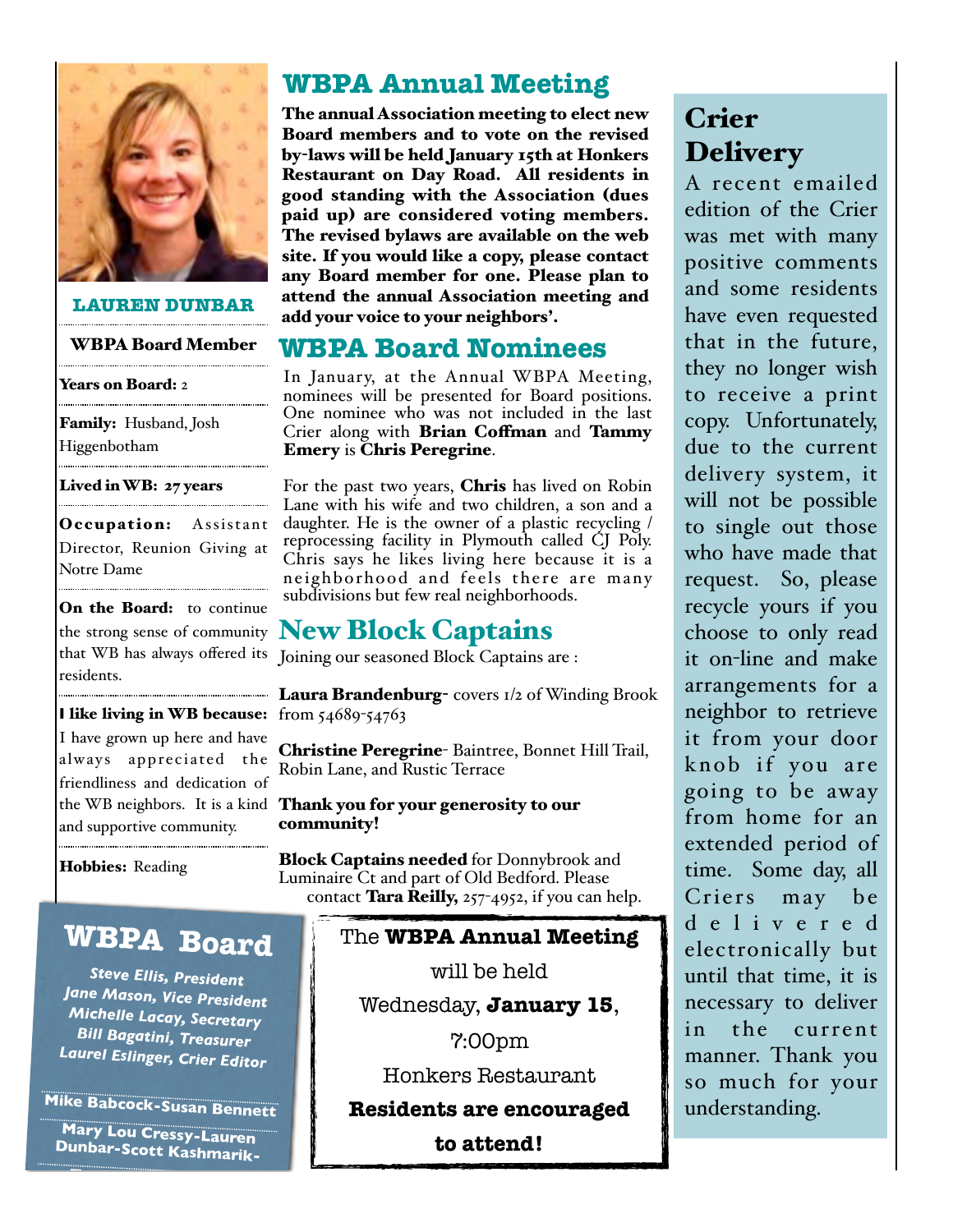## **Not So Good News**

Now the not so pleasant. Throughout this past year, WB experienced a series of breakins or attempted break-ins that surpassed the count of what is more typical for our neighborhood. You may not be aware, but during our power outage (you all remember that, don't you?!) because of a break-in during that time period, our security service was notified and asked to double its surveillance. It has been frightening, frustrating, and costly to those victimized in this way. What can we as a neighborhood do to decrease the instances?

- 1. Please be aware of strange vehicles and anyone acting suspiciously.
- 2. Know your neighbors.
- 3. Keep doors and windows locked.
- 4. Secure sliding doors properly.
- 5. Keep entry ways to your home visible to prevent anyone from sneaking up.
- 6.Add deadbolts.
- 7. Be sure to have paper and mail stopped before you leave on vacation.
- 8. Keep outside lights on.
- 9. Use automatic timers when away from home.
- 10. Keep your yard free from overgrowth where someone can hide.
- 11.Keep in mind that burglars will only spend 4-5 minutes trying to break into your home so make it as difficult for them as possible to do so.

There are many more ways we can take precautions, but regardless of what you did or didn't do, if this happens to you, it is not your fault; only the burglar is at fault. And one more thing, remember to call the police if you feel something is wrong. Trust those feelings!

# **AROUND THE PARK**

Perhaps a first for our neighborhood, was the sight of a beautiful white horse-drawn carriage on December 23 riding down our brightly lit streets. The company of Dream Coach Carriages was hired by non-WB residents to give them a unique experience to see our neighborhood at Christmas time. After seeking WBPA approval, the carriage went against the traffic for its hour and a half journey on a very cold night but the heavy Amish lap robes and the music playing just for the riders, kept the them comfortable and their minds off the frigid



temps. Sound good to you for next year? Want to treat someone special? A suggestion that owner Jeanine Dziak had for the future was perhaps to break up the ride into half hour segments. For more information, contact DziakFarm@embarqmail.com .